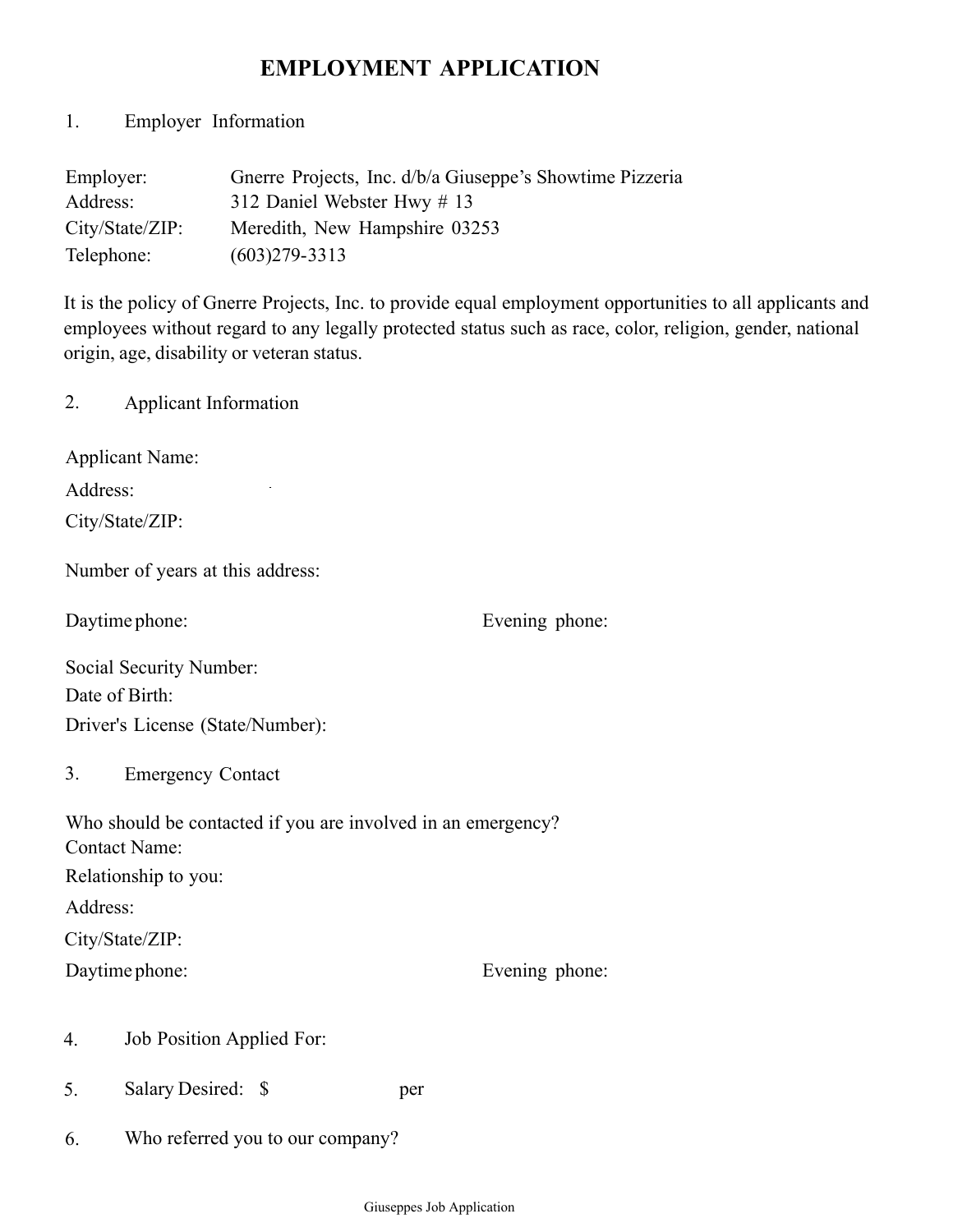| 7.  | No<br>Have you applied to our company previously?<br>Yes<br>If yes, when?                                                         |
|-----|-----------------------------------------------------------------------------------------------------------------------------------|
| 8.  | How will you get to work?                                                                                                         |
| 9.  | Are you willing to work any shift including nights and weekends?<br>Yes<br>N <sub>0</sub><br>If no, please state any limitations: |
| 10. | If applicable, are you available to work overtime?<br>Yes<br>No                                                                   |

11. If you are offered employment, when would you be available to begin work?

### 12. Applicant'sSkills

Check those skills that you have. List any other skills that may be useful for the job you are seeking. Enter the number of years of experience, and circle the number which corresponds to your ability for each particular skill. (One represents poor ability, while five represents exceptional ability.)

Ability or Skill Years of Experience Rating: 1=Low, 5=High

◯ Sauté Chef ◯ Line Cook Pizza Maker Salad Appetizer Chef  $\bigcap$  Sandwich Maker  $\tilde{O}$  Prep Cook Dishwasher Food Runner ◯ Busser ◯ Bartender Hostess/Cashier ○ Server Restaurant Manager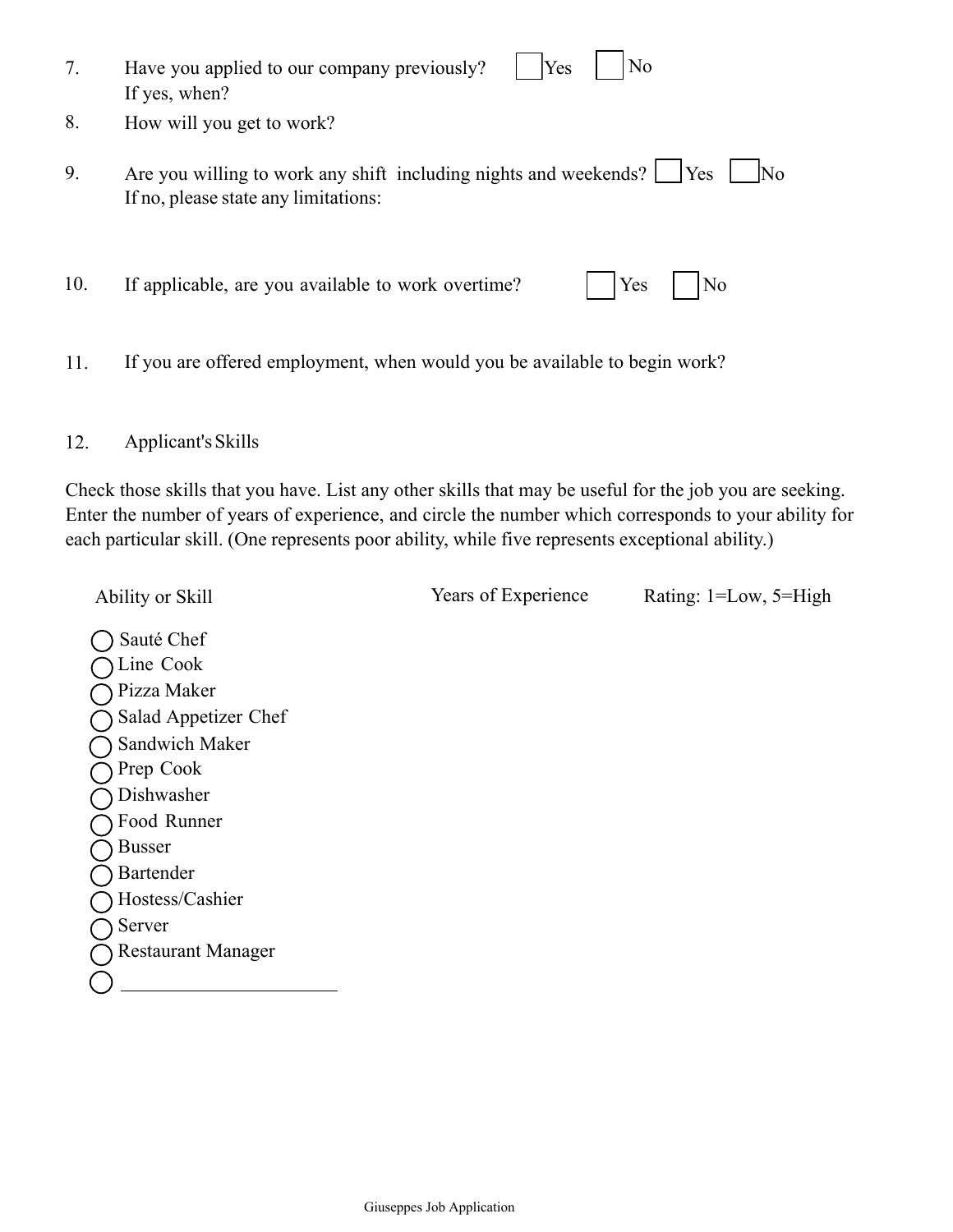## Applicant Employment History

List your current or most recent employment first.

Employer Name: Supervisor Name: Address: City/State/ZIP: Job Duties: Reason for Leaving: Dates of Employment (Month/Year):

Employer Name: Supervisor Name: Address: City/State/ZIP: Job Duties: Reason for Leaving: Dates of Employment (Month/Year):

Employer Name: Supervisor Name: Address: City/State/ZIP: Job Duties: Reason for Leaving: Dates of Employment (Month/Year):

13. Applicant's Education and Training

College/University Name and Address

| Did you receive a degree? $\Box$ No $\Box$ Yes If yes, degree received: |  |  |  |  |
|-------------------------------------------------------------------------|--|--|--|--|
|-------------------------------------------------------------------------|--|--|--|--|

High School/GED Name and Address

Did you receive a degree?  $\Box$  No  $\Box$  Yes

Other Training (graduate, technical, vocational):

Awards, Honors, Special Achievements: